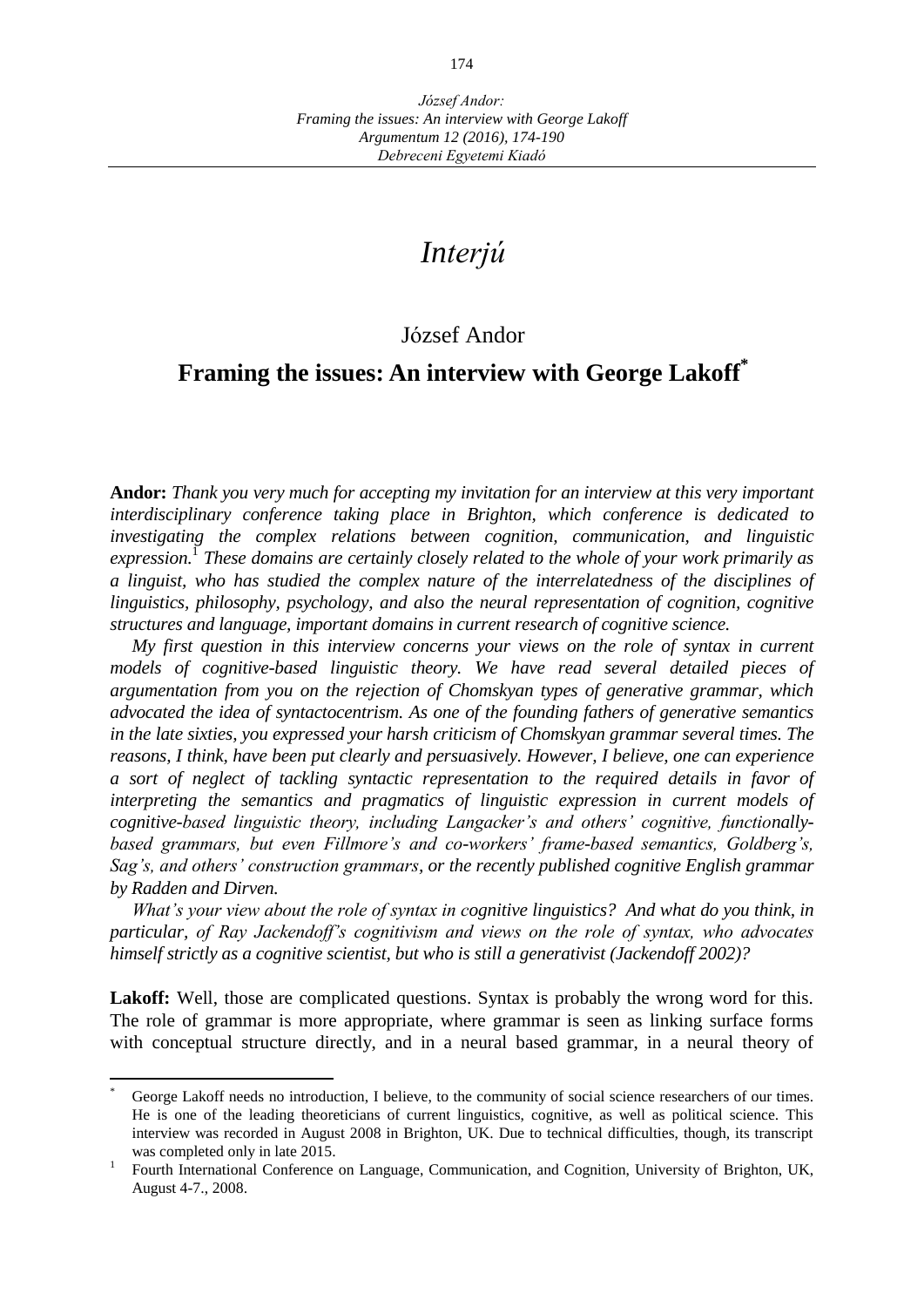grammar which is being developed now at Berkeley, there is this neural circuitry, which links form with circuitry for semantics, and in order for that to work in terms of neural computation, you need to have what are called control nodes. Control nodes correspond to what might be considered the names of the constructions, and they can be activated or inhibited, and that activates or inhibits links between the forms and the meanings of those forms. The grammar is structured in that way. And there is now a notation called embodied construction grammar. It's a notation that serves several purposes at once. First, it describes grammatical constructions in full formal detail. Second, the same notation can be used for the computational structure that models the cognitive linguistic prescription computationally, and then the same notation is mapped onto constraints on the neural computational models that are being used. So that what we have is this notation that can be simply learnt for linguistic prescription and automatically becomes a way to do a computation with that, that is, to do that, say, parsing, given a sentence, you get a semantic representation for it, and also, to map directly onto constraints on neural computation. So that the same notation can serve three roles at once and can be learnt by just those doing descriptive cognitive linguistics. When you use the notation it allows you to do things that are previously undone. So it turns out, for example, that in the form of cognitive grammar that Fillmore and others have used, where there is just 'agent', 'patient', 'recipient', 'location', and so on (Fillmore 1968), that is much too weak for expressing what is going on in grammar, that you really need to look that the grammatical constructions are driven by the semantics. Which is what we learnt in generative semantics. That is, the semantics is independent, and it drives the grammar. But if you look at really complex examples, sets of examples, it seems that you need to look at the embodiment, the actual embodiment used in the new sentences to characterize the full grammatical complexity. So it turns out that the study of embodiment for causal sentences, and other kinds of sentences, matters a great deal for allowing one to adequately represent grammar. This has been shown in a dissertation by Ellen Dodge, which is now being completed<sup>2</sup>, where she takes the kinds of examples that were done by Adele Goldberg (1995), and then shows that the Goldberg system, which is basically using Fillmore's ideas, is inadequate, and that you really need to look at the full embodiment of what is being said, the verbs you use, and so on, in order to get the syntax right.

**Andor:** *In various stages of developing his generativist model of linguistic description, Chomsky always attributed importance to clearly outlining, describing various criteria of adequacy of his grammar: descriptive adequacy, explanatory adequacy, for instance. What are the critical types of adequacy that can be attributed to the theory of cognitive linguistics and cognitive grammar? Could you characterize their nature and scope?*

Lakoff: Yes, but first, I didn't answer your question about Jackendoff.

## **Andor:** *That's right.*

 $\overline{a}$ 

Lakoff: Jackendoff is basically a generative grammarian. He believes in the autonomy of syntax. He has finally come around, after 40 years, to the autonomy of semantics. I argued that, starting in 1963, 45 years (Lakoff 1965/1970). And he resisted it and resisted it, but after

<sup>2</sup> Ellen K. Dodge's PhD dissertation titled *Constructional and Conceptual Composition* was defended in 2010.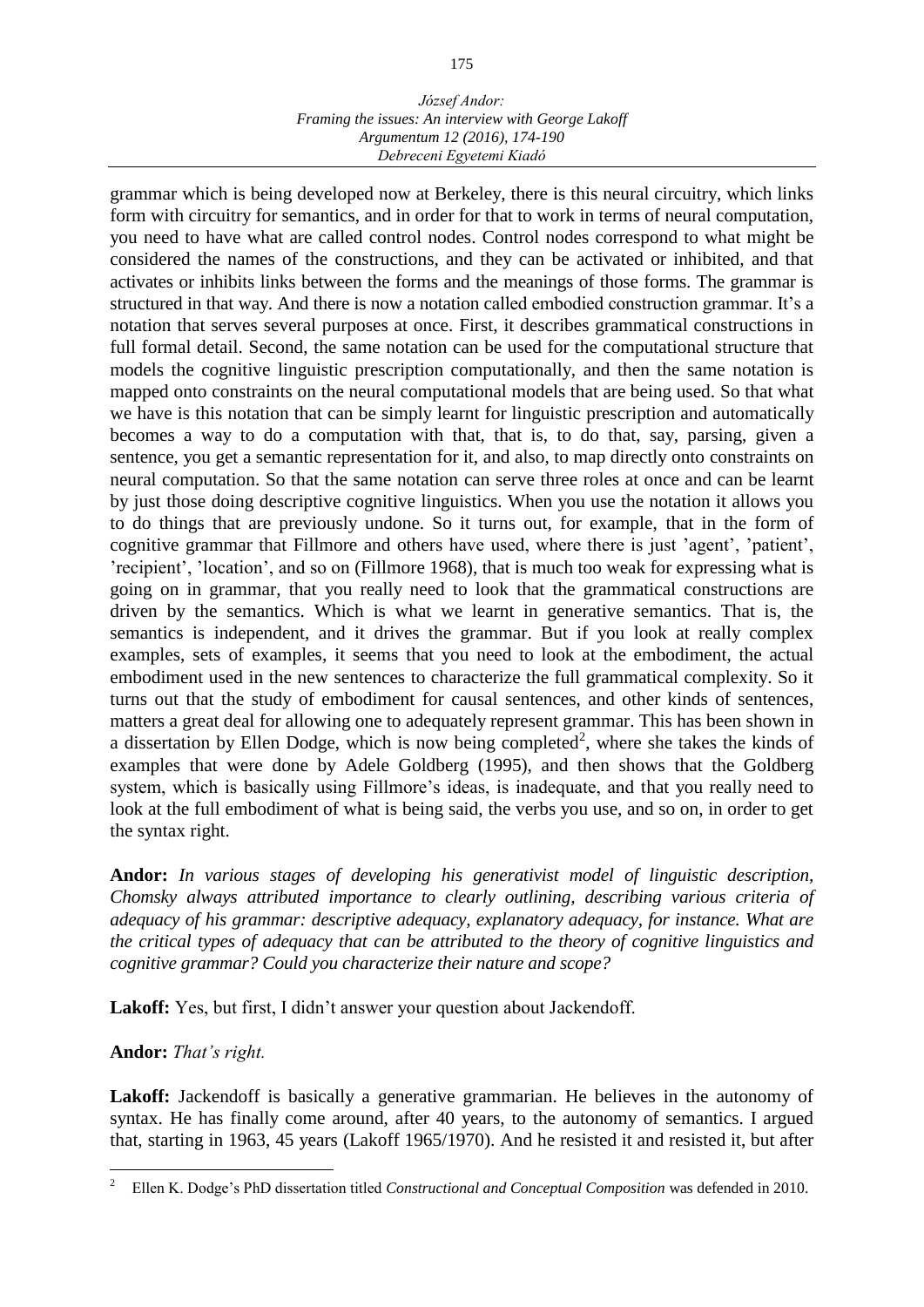40 years he's given in and that's good, but he still has an autonomous syntax, which is hopeless, and for many many reasons. And, you know, he also believes in symbol manipulation, the symbol manipulation paradigm. He doesn't accept any of the work on metaphor at all. So he is missing all the metaphor from semantics.

#### **Andor:** *But he's done some work on idioms …*

Lakoff: Yes, but not on metaphors. Not on systematic conceptual metaphors. So he's missing all of that work, which is a huge amount of semantics.

## **Andor:** *And I wonder why on earth that's the case.*

Lakoff: It's because he still believes in a version of the correspondence theory of truth. He believes that meaning is literal meaning, and so it is still, sort of, limited by the old correspondence theory of truth. He also is limited by the idea of symbol manipulation. You know, the brain has no symbols. We write down symbols in understanding what's going on, but that's different from what happens in the brain. So, when we write a notation like embodied construction grammar, we use symbols, but the symbols have to be cashed out in terms of neural computation. And if your theory just has symbols in it, it's gonna be hopeless, because brains don't do symbolic computation.

Now, with respect to your second question, one of the places I agree strongly with Chomsky is in the need for explanatory adequacy, although we mean very different things by that idea. Explanation is crucial. And here, in cognitive linguistics, explanation is coming from things like embodiment, things like the way neural systems function, so the learning of metaphor, and the existence of primary metaphors, and best fit phenomena, and so on, are all coming out of the neural system. And they require neural explanations. The way that image schemas work is coming out of the neural system and requires neural explanations. So there are many sorts of cases where explanation has to do with the way brains function. And that is completely outside of Chomsky's explanatory system. He is still using the mathematics of recursive function theory and formal language theory, which is symbol manipulation. So he is still a symbol manipulation theorist, and that does not allow real explanation for many of the phenomena that we find in language.

**Andor:** *In your work of the past few decades, perhaps since the publication of your paper on 'linguistic gestalts', which appeared in the 1977 CLS proceedings volume (Lakoff 1977), but especially since the appearance of Fillmore's theory of frame semantics in the late 70s and early 80s, the notion of 'frames' has gained vital importance. However, one can see a critical difference between your characterization, interpretation of frames and Fillmore's. Whereas his 'frame' notion is more closely linguistically, primarily lexically based, yours is definitely more cognitively, philosophically and psychologically, not to say, experientially based. Linguistically it is definitely more textually based, deeply rooted in the representation of discourse. It is not by chance, therefore, that you have applied your views on frames, framing in analyzing political discourse, to which topic I'll get in one of my later questions. One who is knowledgeable about the development of frame theory in its early stages: Erving Goffman's Frame Analysis (1974), Gordon Bower and coworkers' experiments on the cognitive representation of frames (1979), Schank's and Abelson's frames and scripts model of the late*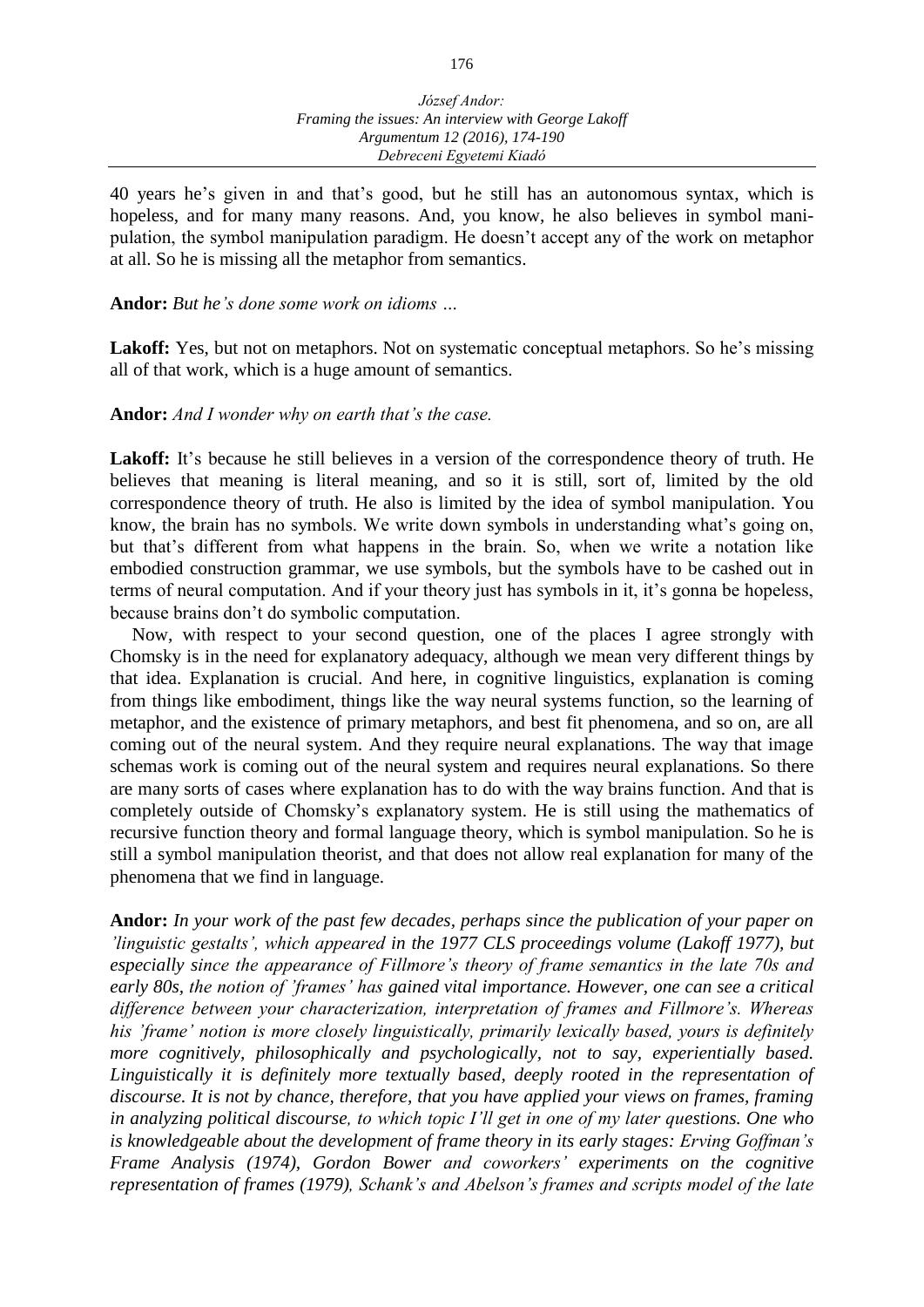*70s and the early 80s (1977), can for sure recognize that your views on frames stem from, can be directly related in some way to these classical models of frame theory, or even to Bartlett's early views (1932), rather than to Fillmore's lexicalist theory. What do you think of this perspective? How do you think your interpretation of the role of frames can be related to Fillmore's more purely linguistically imbued view?* 

Lakoff: Well, first, Bartlett. He had a very weak view of frames. Frames were simply structures that exist in the inner culture, and he said nothing about the internal structure of those structures that they were there. Goffman did. He argued that human institutions were structured by frames and that they had roles. His metaphor was *life is a play*, expressing that people played roles. And so, in a hospital you have doctors, nurses, and patients, and so on, and then there are scenarios carried out by these people. So, for example, in a hospital there are things that people with these roles do: surgeons perform operations on patients in operating rooms, with scalpels, and so on. And Goffman recognized that there were these structures, and that you could tell the boundaries of them by when they were broken. So, you know, if you walked into a hospital, and went to the reception desk, and there was a doctor lying there and they gave you a scalpel and said, *You are operating on the doctor*, that would break the frame. That's not in the frame. And, you know, this is very much like Fillmore's frames. Fillmore argued that in order to characterize groups of related lexical items like *buy*, *sell*, *price*, etc., that you needed frames that were independent of the lexical items. And that the lexical items were defined relative to the frames. So he actually has a conceptual basis for this. But he starts at the lexical items, and asks how they are related, methodologically. But there's a difference between the methodology and a theory. In his theory, he has conceptual frames, which are used by a whole series of lexical items. It's not frame-by-frame for one lexical item. So that frames aren't conceptual elements. His methodology is linguistic in two respects. One, he is looking at the way verbs work in sentences or the way relational nouns do and trying to account for those relations and the grammar of simple sentences, and two, he is looking at semantic fields, that is groups of related words, and trying to understand what their relations are through frames. That's a linguistics-based methodology. It's a perfectly good linguistics-based methodology. It's just limited, and what I do is go beyond that. He also understands that frames come in systems, that there are inheritances among frames, and so on. And he is coming around to the view that it's not simply a matter of inheritance that is also what we call evocation of other frames that is needed. Evocation, that is that frames may not just inherit structure, but they may evoke and be linked to, that is, activate other frames. He resisted this for many many years, but he is coming around to it. We've been pressing it now for 20 years.

So in that regard, there is a great similarity between his frames and ours. In addition, he is slowly coming around to the idea that we noticed many many years ago, that frames have image schemas structuring them. And that in metaphors, when metaphors apply to frames, the image schemas are preserved. So, people working on this project are now beginning to include the image schemas in the frames. And, you know, I've been arguing this since the late 1970s. But, you know, there is a development of Fillmore's thought, and that's good. Fillmore still resists doing any work on metaphor.<sup>3</sup> That's, you know, a choice he's made, and therefore

 $\overline{a}$ 

<sup>3</sup> Sadly, Charles J. Fillmore, founding father of linguistically-based frame semantics, died in 2012.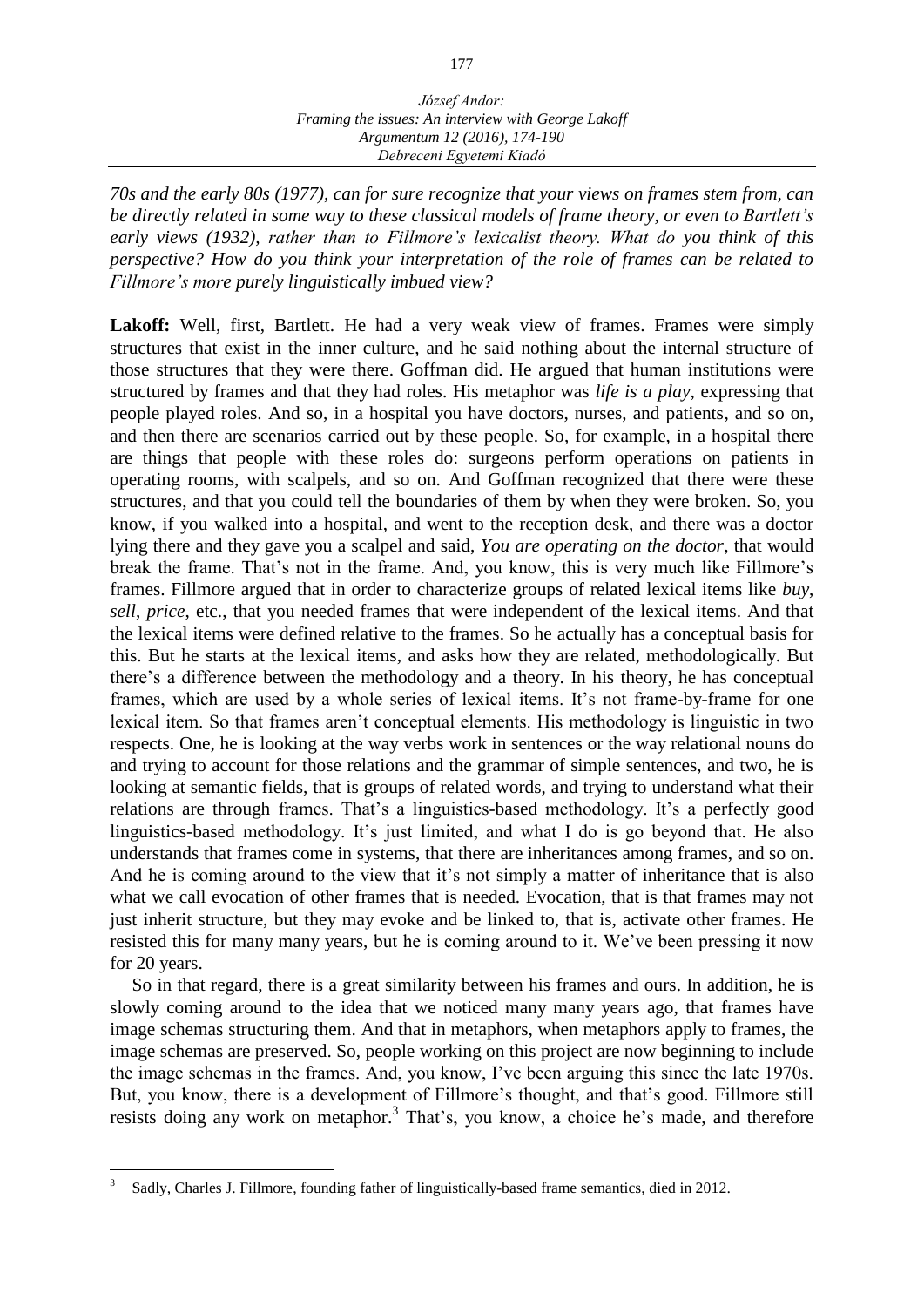misses a huge amount. So there's a difference in the way we think about frames, but I'd say, the similarities are very great.

**Andor:** *Another parallel that I would like to tackle here is your notion of ICMs and the notion of frames. To what extent and how are they exactly related, or perhaps, on what grounds and how can they be separated? How can they be defined? I know this issue has been brought up by several authors in their work, but to my knowledge the scope of these important, experientially, cognitively based, gradable notions have not been outlined with precision yet. This is why I'm asking the chief advocator's opinion about this issue here.*

**Lakoff:** Well, the term ICM was something I used in the mid 1980s (Lakoff 1987), and I haven't used it since. I used it to distinguish my use of frames from what Fillmore was doing, which was more linguistic, and I was talking about this as fundamentally cognitive, and cognitive models. And I wanted to include not just frames, but also prototypes in metaphors and metonymies, sort of, all of the cognitive mechanisms, you know, under one name. That was the reason for it. It was mainly a terminological decision that had no theoretical importance, but was a matter of, sort of, signalling to people that this was different.

**Andor:** *Let me, at this point, ask you about prototype theory. You know, prototype theory has been, and still is, a very influential theory for cognitive science. However, I have not yet seen any sort of utilization of it with precision, basically, for empirically based linguistic analysis. Why is that the case, and what do you think about this?*

Lakoff: Well, first of all, you are right, it's been under-studied. It needs to be studied a great deal more. One of the reasons is that linguists have not been studying category structure in great detail in recent years. It just hasn't been in fashion. But in addition to that, the places where prototype theory is most important is not just in the structure of sentences allowed to play its roles there, it's in narrative, discourse, it's in reasoning, it's in decision making. So, for example in the psychology of decision making, prototypes are extremely important as in the work of Daniel Kahneman (Kahneman & Tversky 2000). In studying political discourse, stereotypes and prototypes are used all the time. Understanding the difference between an ideal prototype, a typical case prototype, and a nightmare prototype is crucial, if you are doing a study of political discourse. Understanding how a salient exemplar works is absolutely crucial in political discourse. When I do work on politics, I use these ideas all the time. But the people doing linguistic description haven't been doing that, because they haven't been working on political discourse.

**Andor:** *How about a possible utilization of it for lexical semantic analyses? More particularly, we may be studying a now highly neglected area of research: synonymy.* 

Lakoff: Well, I think that's right. I think, if you are studying synonymy, you have to study categorization. And it's highly important to do that. Also, I think that the advent of embodied construction grammar, which gives us a notation for precisely characterizing all of these things, may help people do this. But right now noone happens to do it.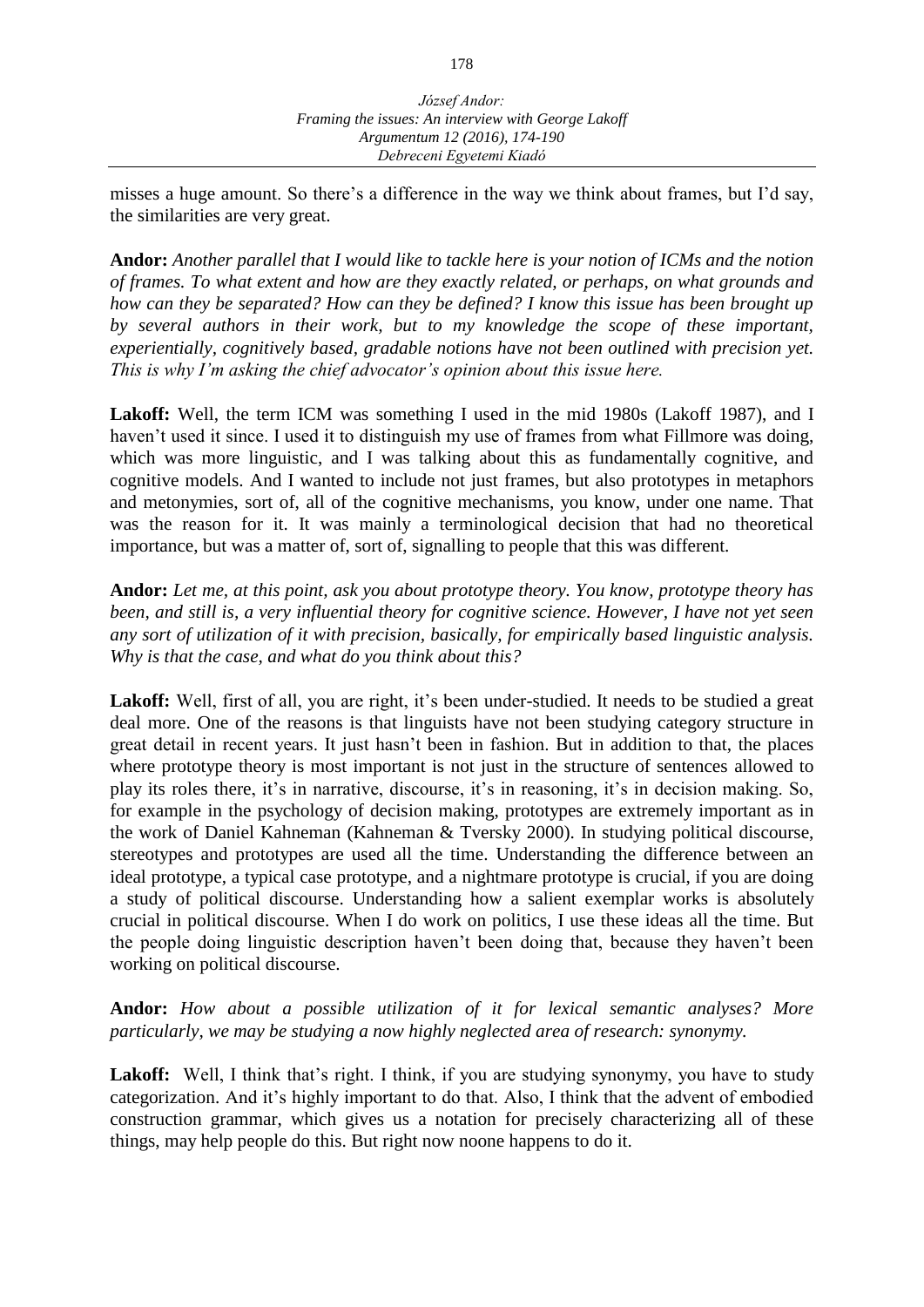**Andor:** *Since quite early on, you have followed empirically based research on linguistic representation with great attention. You have done extensive research with such bases yourself with a number of co-workers. Perhaps most well-known is your multidisciplinary (but primarily linguistically-based) research on metaphors, the cognitive bases of metaphorization (Lakoff & Johnson 1980, 1999, Lakoff & Turner 1989). Before asking you about that research, however, let me still ask you about frames. To what extent do you think they are empirically based? You already tackled this issue in an early paper, outlining the invariance hypothesis in 1990. But perhaps now, with knowledge about your and your colleagues' interest in the neural representation of linguistic and cognitive structures and categorization, I can ask you about research results on the neural representation of frames and framing. And perhaps also about such representation of scriptal knowledge.* 

**Lakoff:** Well, the study of frames is empirically based in many ways. Fillmore, as I pointed out, looked at the ways sentence structure works, showing that that's one kind of evidence for frames. Another one is accounting for the relationships between words in semantic fields. But in addition to that, if you look at metaphors, they map frames onto other frames. And you can see by the structure of the metaphor what the structure of the frame is. There are a lot of cases like that. That's a third kind of evidence for frames. In politics, it's framing all over the place. I mean, you can't do anything without the concept of frames. The properties of frames show up wherever you go. From a neural point of view, the neural computational structure for frames is very simple, as Jerome A. Feldman pointed out in his book *From Molecule to Metaphor* (2008). So that they are structures that are likely to arise. In my paper *The Brain's Concepts*, with Vittorio Gallese (Gallese & Lakoff 2005), which is based on the data coming out of mirror neurons, what we showed was that the neuron by neuron study even for monkeys, for macaques, showed frame structure, actually, at the single neuron level. That discussion shows how that works there. And, of course, the same kinds of structures are there in the human brain. So as low down as you are going to get, you are going to find evidence of frame structure. You know, I have no doubt that frames are very common, that they are simple, that they are the most usual thing that we use in thinking, and in characterizing the meanings of words. And here, I think, Fillmore is absolutely right, that words are defined in terms of frames.

**Andor:** *I have a last question, basically of terminological nature, on frames. In your recent – non-linguistic – book, Thinking Points, studying the usage of framing in understanding political discourse, you make a difference between 'surface', 'deep', and 'intermediate framing'(2006:12 and 28-29), which to me suggests some sort of layering (conceptual and linguistic) in frames. What exactly are these types? How are they related to one another? What is the practical importance and relevance of this type of differentiation? Is there any empirical evidence available to justify such a differentiation?*

Lakoff: Well, those are not technical terms. Let me explain. What the right wing in America has done through its various institutions is to market their deep ideas to the American public through language, getting them into people's brains. That is, their idea of what a free market is, their idea of what security is, their idea of government, their idea of taxation, and so on. These are very deep ideas. And then, there are special cases of them for various areas. Cases about deregulation, for example. And then, particular cases of deregulation which apply. Now,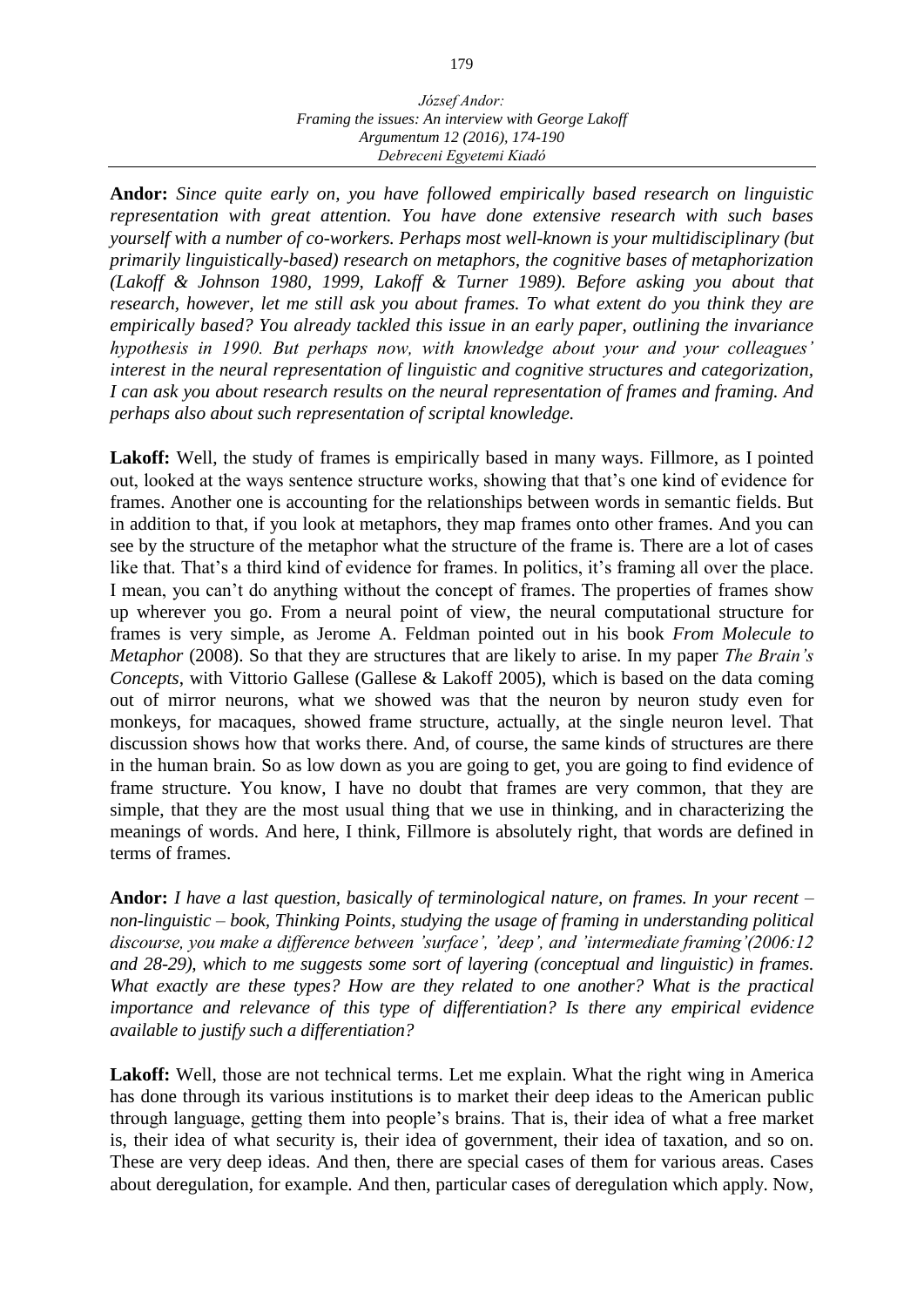in the actual discourse, there are low level policies, particular policies, for example, banking deregulation, or the deregulation of the food and drug administration, and so on. There are different kinds of deregulation. There are different kinds of arguments about taxes. The inheritance tax, which they call the *death tax*, and so on. Now, those ideas are rooted in deeper ideas. And it's the deepest frames, you know, that have to do with what I call *strict father morality* (Lakoff 1996/2002, 2004), that is behind all of these other ones. So the frame is characterizing the strict father family which is metaphorically mapped onto the government, the market, religion, and so on. Those are the deepest frames in the conservative conceptual system. And then there are very deep frames for the understanding of taxation. But there are particular kinds of taxation. And when they talk about a particular issue, that's when you get a surface frame. That is, when there is some linguistic expression, like *death tax*, or *war on terror*, that is a case where there is a surface frame, because there's surface language for it. But all of the surface frames only make sense when there's a system of deeper frames there. Now, in progressive discourse, the system of deeper frames is generally not named. That is, there are frames that people intuitively have, that are unconscious, that they think in terms of unconsciously, but which are not available in public discourse, because there's no language for them. And they are not repeated, so that they haven't been marketed to the public. As a result, they don't have a mechanism for talking about what they believe in particular cases, that would then use a whole superstructure of deep frames. So one of the big tasks needed for progressive thought is the explicit formulation of the now unconscious deep frames. Making them conscious and giving them language. That's a major job, not easy to do. And not only not easy to do, but right now impossible, because in America, the members of the Democratic Party don't really understand how frames work, and they don't understand what's being done to them. They believe in enlightenment reason. And if you believe in enlightenment reason, you believe that your reason can fit the world directly and that the use of frames is just a manipulation or spin, which is incorrect. That's why I wrote *The Political Mind* (Lakoff 2008), which tried to dispel those ideas. That's what the difference between surface frames and deep frames is about.

**Andor:** *Let us now get to the topic of metaphors and metaphorization. As you stress in several of your writings, metaphorization originates in cognition, not in the language, in the words. You place considerable emphasis on pointing to its gradability, the way it is cognitively brought about and as it is linguistically represented. But how, via applying scientific methods of analysis, can this gradability be measured?*

Lakoff: For grading you mean two things. There are graded concepts, like *rich*, which is on a scale. And there are metaphors about graded concepts. But that doesn't mean metaphor in general is graded. You know, any given metaphor is a neural circuit, and these synapses can be strong or weak. And so you can think of it as graded in that sense, but that's about it. I generally don't talk about it in terms of gradation.

**Andor:** *As you have pointed to the interrelatedness of metaphorization and the framing process, and we know that various frames can be interrelated both horizontally (via blending with other frames) and vertically (via inheritance or layering in macrostructures, for instance), I would be interested to know what you think of the conceptual relatedness or different sorts of metaphors.*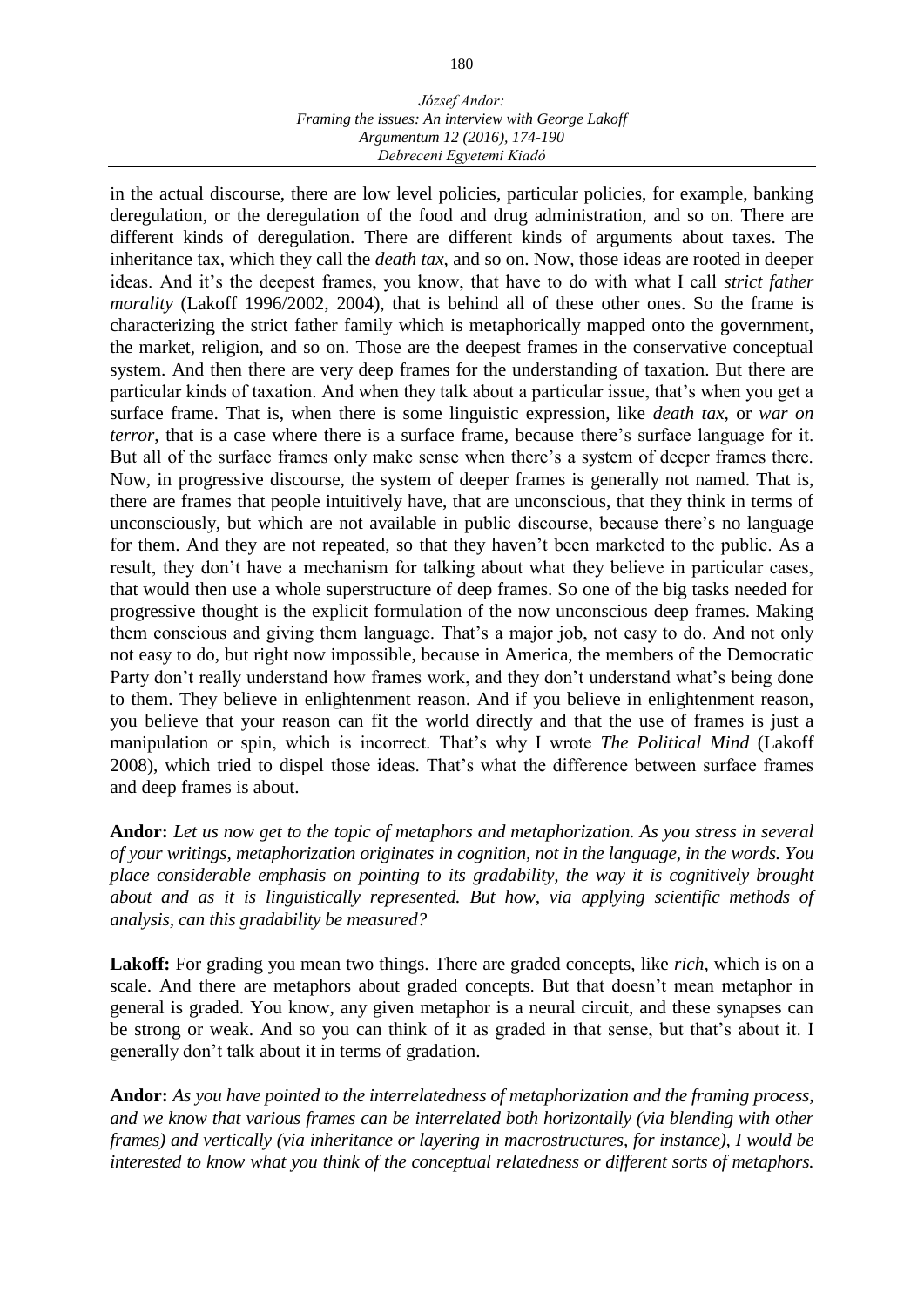*What do you think of, for instance, the different ways of interpreting the conceptual bases of the metaphor behind the phrase.* 

*(4*) Look how far we've come.

*in terms of various conceptual domains, blends, frames?*

Lakoff: Well, that phrase has different meanings, depending upon which metaphor is being used in a context. So, the basic, the most primary metaphor has to do with purposes or destinations. And, you know, when you have a long term purpose to be carried out, and *you've gone a long way* toward that purpose, you can say *Look how far you've come*, if you have achieved a lot toward achieving that purpose. Now, since that metaphor is used in the *love is a journey* metaphor, it can be used in terms of an understanding of *love is a journey*, where you can talk about that in terms of your love relationship.

**Andor:** *You can also talk about it from the point of view of an achievement, even some professional achievement.* 

Lakoff: Well, any kind of achievement. You know, in that metaphor, love is an achievement. It could be a professional achievement, it could be a scientific achievement, anything that has to do with *purposes or destinations*. That, I think, is where that expression fits. But any, all sorts of words that have to do with motion, toward destinations, will fit there. And that expression also can be literal. I mean, it can fit an actual journey. So that's pretty straightforward and not a complicated case. The point here is that the lexical items are defined literally, and metaphors are conceptual and there can be simple ones, and there can be elaborations of them. That's how metaphor tends to work. It's not a very complicated case.

**Andor:** *You with your co-workers have pointed to the overwhelming dominance of metaphorization in linguistic communication, which the classics, Aristotle, for instance, failed to recognize. I wonder if the rate of metaphorization can be pointed out, possibly, in given text types and registers, in various languages via calculating a quantitative index, similar to the index of the lexical density of texts described and calculated by Hoey (2005) applying a method first suggested by Michael Halliday. To calculate the lexical density of texts the following formula, test can be used:* 

*lexical density = (no. of content words/total number of words) x 100 Applying such methods of calculation would certainly significantly increase the empirical validity of research on metaphorization. Of course, I am ready to acknowledge that the applications of such quantitative methods in researching metaphorization is far more difficult than it is in the case of measuring the rate of lexical density, as metaphorization is a highly graded phenomenon, therefore, its recognition and interpretation may not so easily obey simplistic quantitative calculations.*

Lakoff: I don't think that any of that makes any sense. Let me try to explain why. We have probably hundreds of primary metaphors, that then combine in various ways, and they combine in new ways, which can be made up on the spot. We are constantly doing neural binding, creating new cases. Cases of blends are metaphorical, cases where metaphorical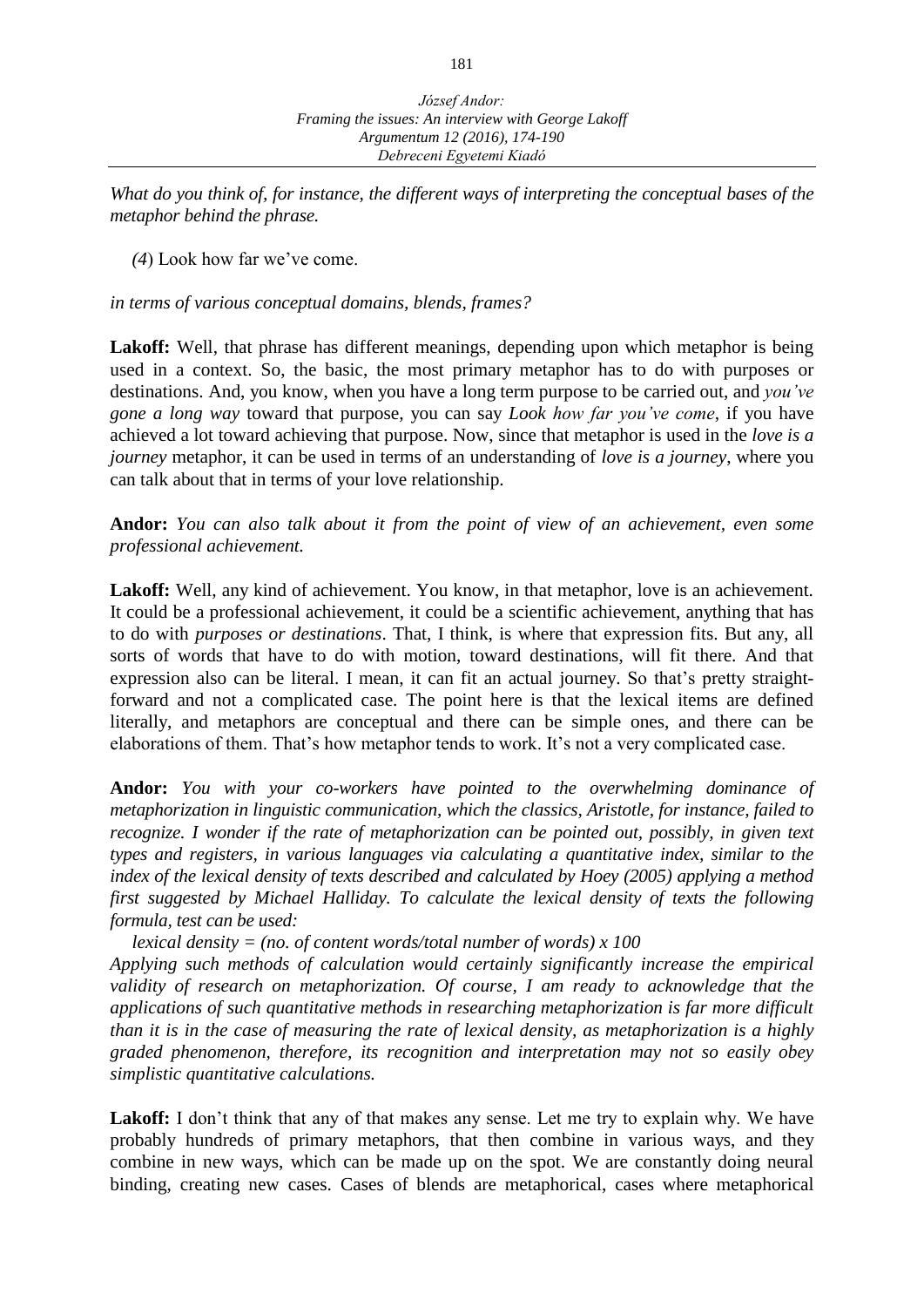mapping is combined with binding. There's no way, it's sort of like counting the number of sentences. It's silly.

**Andor:** *Yes, I see what you mean, with regard to the neurological background to approach these issues.* 

*As pointed out, among others, by Alice Deignan (2005:216), it frequently occurs that lexical items related within a particular lexical field (blossom and flower, for instance) undergo metaphorization in differring conceptual frames: blossom related to the frame of human (typically romantic) relationships, flower in the frames of business, careers. (See also Steen (2007:6 and 16) on the same issue.) Is there a viable explanation to such phenomena?*

**Lakoff:** I haven't looked at those particular cases, but if you think about *flowering*, it has to do with a long-term understanding of plants. And, in a career, that's also long term. Even greater, you have *the careers coming to fruition*, which is later. That is, you understand the lifetime of various things, romantic relationships, careers, etc., in terms of the lifetime of plants. Now, *blossoming* is a different sort of thing, because, first of all, blossoms are more delicate, and they occur at a particular stage of a plant. And there is a reason why that's a romance, which can be very quick and delicate. So there are reasons for these uses, but I don't find those examples very interesting. Theoretically, they are not terribly interesting. They are real enough. They don't tell us very much.

**Andor:** *A systematic contrastive analysis of the frame-based lexical domains (for instance, the thematic distribution) of metaphorization in typologically similar and also different languages might perhaps also be useful. Not much has so far been done in this regard, though. Preliminary studies with this scope of interest by Zoltán Kövecses (2000, 2006) have revealed interesting and promising results. But I guess you will agree that such studies will have to be carried out by using large corpora. This is an area where corpus linguistics could certainly be fruitfully used. Perhaps Alice Deignan made the first important steps in this direction in her dissertation published in 2005, but then you would certainly disagree with the main point of her approach emphasizing (counter to your opinion) that metaphors are primarily linguistically based.* 

Lakoff: Well, the problem is not the use of corpora. The use of corpora is fine. But it's the first step in understanding metaphor. Metaphor is conceptual in nature, and if you are just looking at words, you are not going to see most of the metaphors. Especially in political discourse, where the metaphors might have to do with *strict father* versus *nurturing parent*  metaphors, the metaphor of *governing institution is a family*, metaphors for morality. Which are very deep, and which structure the discourse and reasoning more than the actual language. So these would show up in reasoning, and they'll show up in understanding, but very often they very rarely show up in language, although they structure almost every discourse. So, if you are in the middle of a political discourse which is being structured by these metaphors, they are actually behind every sentence, with no words in them. And what that shows is that the use of corpora in a sort of surfacy boring way is not going to tell you very much about metaphor, that you really have to go beyond it to look at the understanding of the discourse.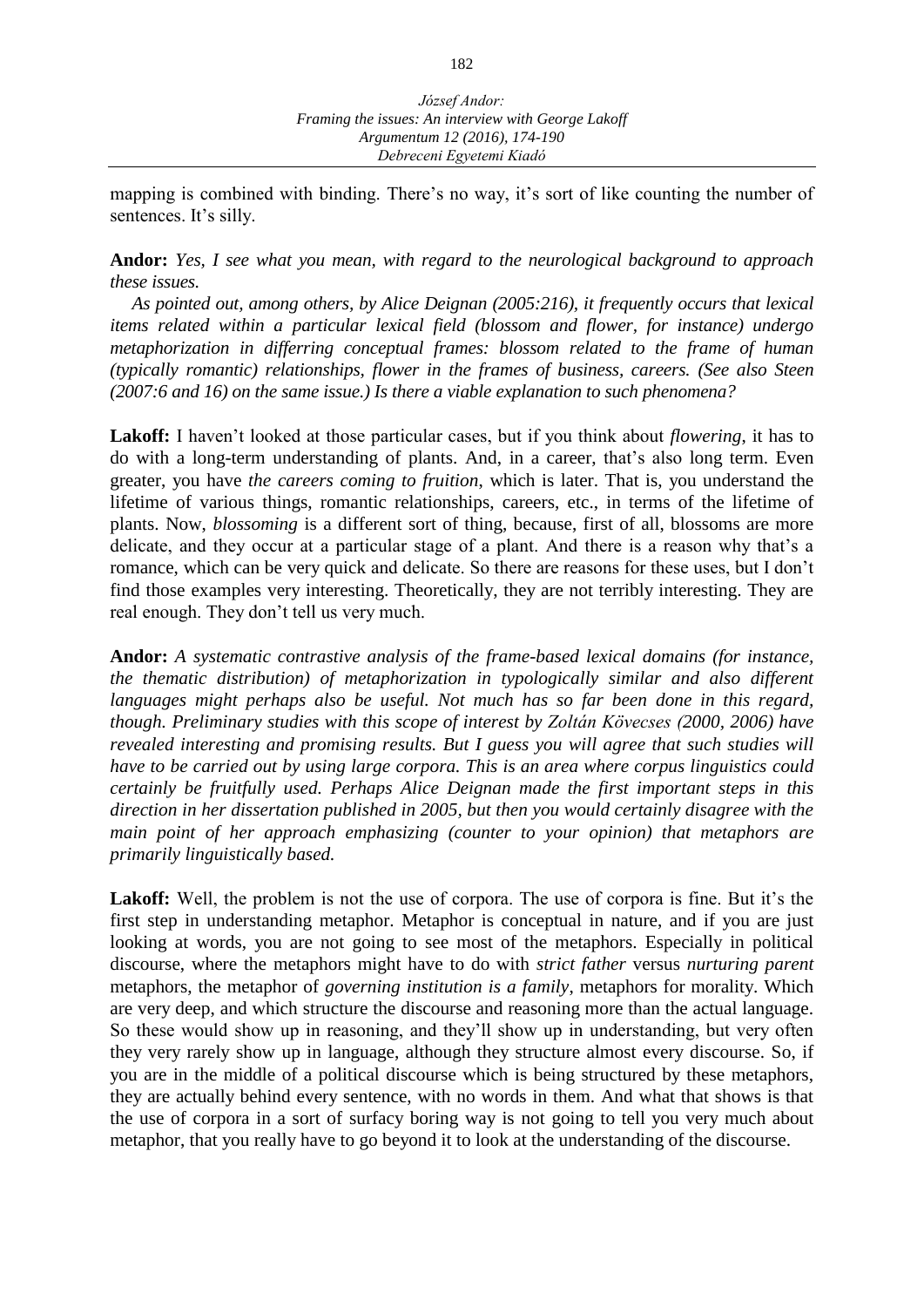**Andor:** *Can we say that metaphors have keywords in their lexical representation? For instance, can we say that in the expression kick the bucket the item bucket is a keyword, whereas the item kick does not have that potential? And that in the Hungarian expression feldobja a talpát [throw up one's sole], which carries the same meaning potential, the item sole has such a status due to its higher frame-instigating potential? I know that this is a tricky question to answer due to the rejection of compositionality in analyzing the structure, the lexical makeup of idioms and formulaic expressions. Of course, the question would be easy to answer in cases of metaphorization with lexically more neutral elements in the structure, such as in take a walk (vs. walk), in Hungarian, sétát tesz [do a walk] (vs. sétál).*

Lakoff: I reject the question, and let me tell you why. The question presupposes that metaphors are in language.

## **Andor:** *That's exactly what I expected.*

**Lakoff:** Now, *kick the bucket* is a case I've written about a lot. There is a discussion in Case Study 2 in *Women, Fire, and Dangerous Things* (Lakoff 1987) on metaphorical idioms. Now, the way they tend to work is this. There are idioms that are quite productive, and most idioms are metaphorical and quite productive, but they are based on imagery, and knowledge about the imagery, and a metaphor is applying to the knowledge about the imagery. So, let me give you an example. If you have something like *We are spinning our wheels*, which can be again from *love is a journey*, or any kind of enterprise that has purposes or destinations, and you have a vehicle, and the image is that of a car or some other car-like vehicle, where the wheels are spinning and the car is not moving, because it's stuck on mud, or ice, or sand, or something like that. In that image people want the car to be moving, they're trying to get it moving, and they are very frustrated. Now, that knowledge about the image is mapped onto its meaning by whatever metaphor you have. So, if it's simply *purposes or destinations*, then the actors trying to achieve the purpose are the people who are frustrated and who are not making progress toward achieving the purpose. If it's *love is a journey*, then the lovers are frustrated, because they are working hard to make progress toward their common life goals, and are not making that progress. But the metaphor is not applying directly to the image, but to the knowledge about the image, and it requires there to be images and knowledge about the image. Now, *kick the bucket* is an interesting case and varies in its imagery from person to person. For example, there are some people for whom *kick the bucket* has to do with the bucket that is partially full. Not very full. When the bucket is kicked over, the liquid goes out. And it has to do with the metaphor of *life as a fluid inside the body*, and there the person who has life in him is affected in some way, and the life goes out. And that's why it's death, and it's a quick death. It's not a long, profound death, and so on. Not only that, it has to be somebody who does not have much life left in him, so it would apply to someone old, for example, but not, let's say, a ten-year old boy who is run over. You wouldn't say *He kicked the bucket*. So there, the meaning is given again by knowledge about the image. But not everybody has the same image. And some people just have it meaning *die*, and some people have it meaning *die under these circumstances*, and some have a more general meaning, and it varies. So you can't just ask what is the meaning of *kick the bucket*. Moreover, *the bucket*  itself doesn't enter into the metaphor at all. The metaphor has to do with a container containing a fluid, and you understand the life of the person in those terms. So, the fact that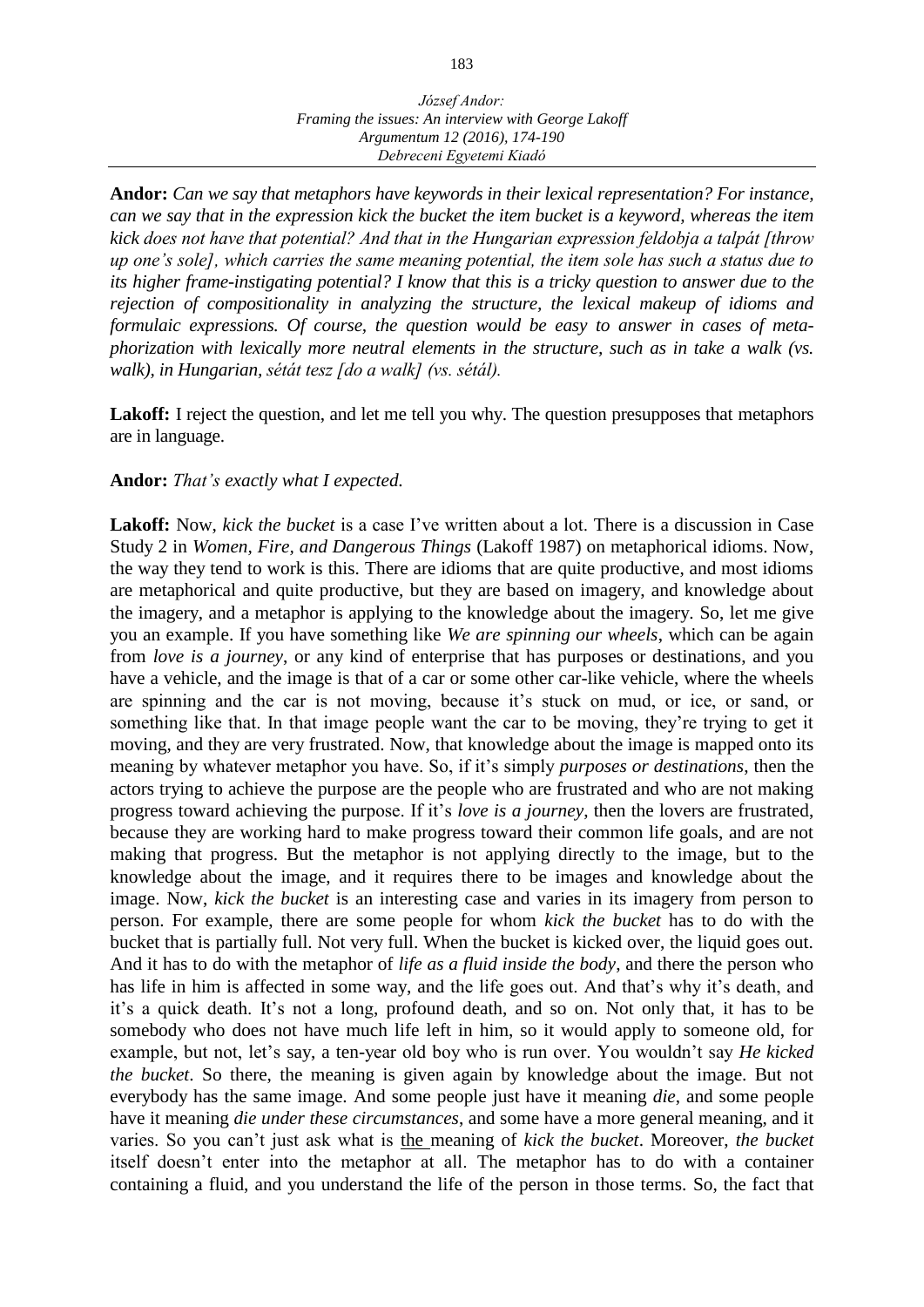it's a bucket and that there is kicking is irrelevant to the metaphor for mapping. So, this is a very nice example, where just looking at the words isn't going to tell you what the metaphor is.

**Andor:** *Let me finally ask you a banal question. Banal, but difficult to answer, I guess. Why is it the case that although, as we can see, a large amount of the content-based lexis can metaphorize in a large number of languages, still, it is not the case that the whole of the content-based items and expressions in their totality can undergo this process of lexicalization.* 

Lakoff: Well, I have nothing to say about how much of your conceptual system can be lexicalized. You know, English has over eighty thousand words, and a lot of them have to do with technical specialties. In principle, any of them can be lexicalized. But that has to do with how many you can learn, which has to do with the neural capacities of your brain, how many of them can be remembered, the limits on long-term memory, and so on. I mean, there are all kinds of constraints that are placed on the lexicalization of concepts. And I don't have anything particularly informative to say about that.

**Andor:** *You know, what interests me, first, getting back to this case of the expression kick the bucket. Take another word, say, talking about bottles and glasses, and so on. In Hungarian (I do not know whether or not it works in English) you would say Most betelt a pohár. (Now you have filled my/the glass). That means that I am very angry, absolutely mad at you, because you have done more, you know, you have gone beyond the acceptable limit of something.*

**Lakoff:** That's *anger is fluid inside a container.*

**Andor:** *Yes, that's it. But how come that it only works in the case of Now you have filled the glass, but it doesn't with items like mug, cup, or bottle?*

Lakoff: Well, there are lots of particular cases that you learn. You know, learning idioms is learning particular examples and images, where the details of the image don't matter. That it's a glass, not a mug.

## **Andor:** *So, the lexical field relatedness has no role here?*

Lakoff: I have no idea whether it does or not. There might be something to do with lexical fields that I don't see right now, but right now it seems irrelevant. It has to do with the fact that it's a container and we understand metaphorically that anger has to do with the heat of the fluid in the container. And then you choose some container.

**Andor:** *Getting close to the end of this interview, let me ask you what you think the future is for doing cognitive linguistics. Do you think that major results will be expectable from its integration with neurolinguistics? Will such an integration perhaps result in an emerging shift of paradigm sooner or later?*

Lakoff: Well, I think, the paradigm has already shifted. First of all, the neural theory of language as it's been laid out by those in our group, completely changes. All the argumenttation about language, I mean, is beginning to end. It eliminates notions like a linguistic level.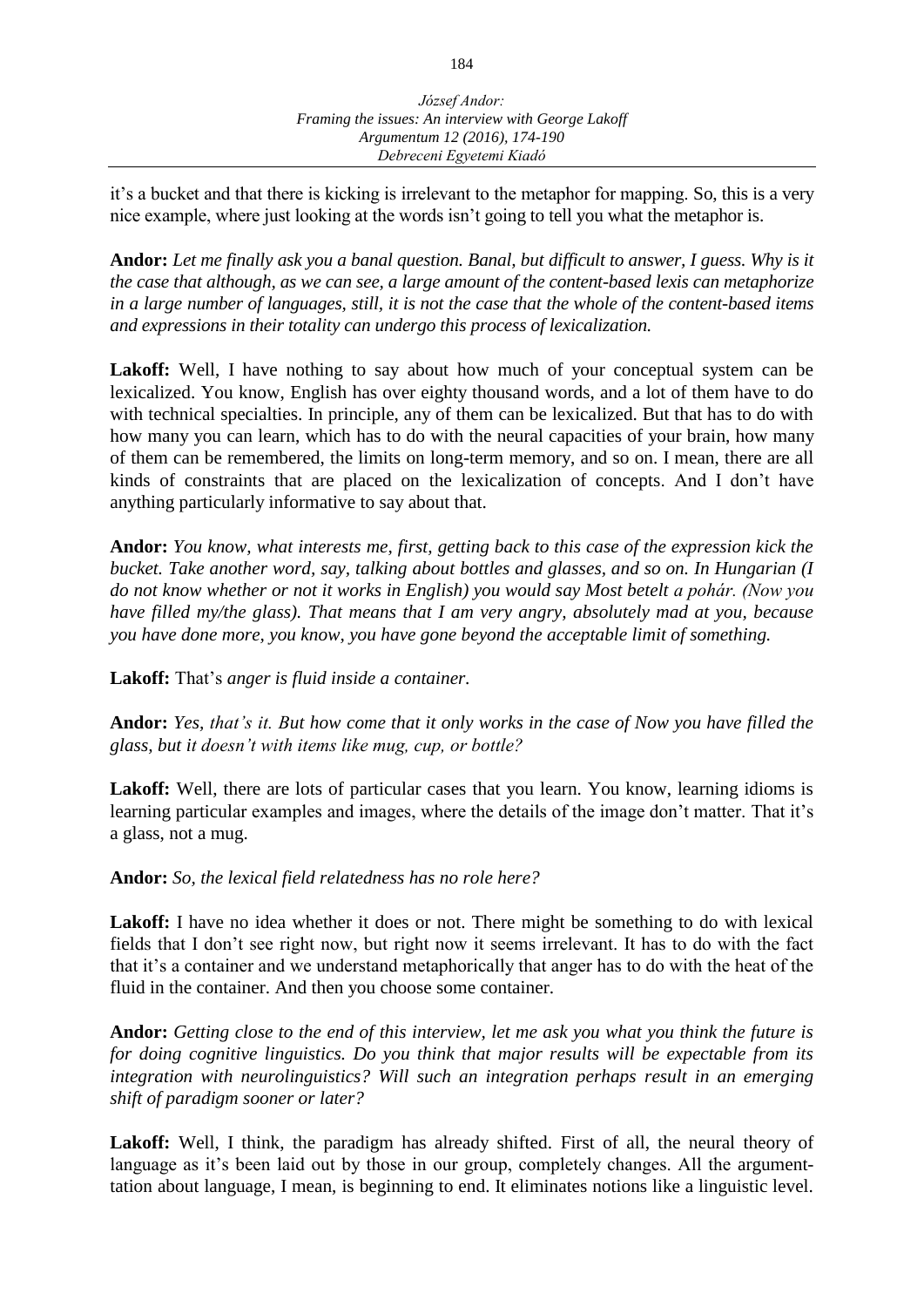Notions like close class versus open class elements disappear. Because what are close class elements are image schemas, image schemas are computed in certain parts of the brain, they have a certain structure, and that structure is something that fits lots and lots of cases. It's not structurally elaborated. And then any word that fits a structure like that will happen to be closed class because there aren't that many structures like that. So it's not like closed class is a property, is an inherent property of words in the language, rather, there is a class of conceptual structures, and the words for them, because they are so small, the words for them will be limited and they won't be open class. It's that simple. So that the idea that you have to have a theory of closed versus open class structures is not right.

Now, you do have to have a theory of how image schemas work and the way they function in grammars. And they do function in grammars very different from more elaborate frames. And that is not unnatural. But you have so many kinds of changes in argumentation. So, as soon as you differentiate neural binding from neural mapping, the theory of blending dissolves. Blending always involves neural binding, but blending cannot distinguish neural binding from neural mapping. You know, it's too weak a theory, and it's got to go, and not only that. Any theory that doesn't explain what's going on has got a problem. Any theory that's based on abstract representations is just not going to be true. You know, everything is physical. The idea of best fit is very important now. Best fit is something that comes out of physics. It shows up in the brain, it has very very great effects on the structure of language. You know, we now know how to model it. It changes all kinds of things. There are best fit constructions, you know, constructions that have to do with fitting two constructions together under an optimal fit. That happens, it's real, and we have a way to model it, we understand it, but it doesn't fit other kinds of cases. The whole idea that we think in terms of symbols has to be changed. And sure, there are changes everywhere. The old model of arguing in cognitive linguistics as well as generative linguistics is going to change, once you take the neural theory of language seriously.

**Andor:** *I believe that this will result in bringing about administrative measures, for instance, that quite a number of linguistics departments will have to be closed, because research will have to be done in other sorts of departments.*

Lakoff: I don't think so. No, I think, quite the opposite. I think that once we do the embodied construction grammar notation, we need new people and we have new tools. And the embodied construction grammar notation allows you to do your linguistics, knowing the bare minimum about neural theory. And if you do your linguistics right, it will fit. This, I think, is extremely important. It's not like you have to become a brain scientist to do linguistics. You can do it as before, because other people, brain scientists, computer scientists, cognitive scientists, and so on, doing neural computation, have done the work for you.

**Andor:** *Now, my last question in this interview concerns your approach to the application of frame theory for political purposes. We have read a lot from you on this since the publication in 1996 of your important book titled Moral Politics. You have become a big name as an expert advisor, consultant to the liberals in the US, and you are one of the leading figures of the now famous Rockridge Institute.*

**Lakoff:** Which is now closed.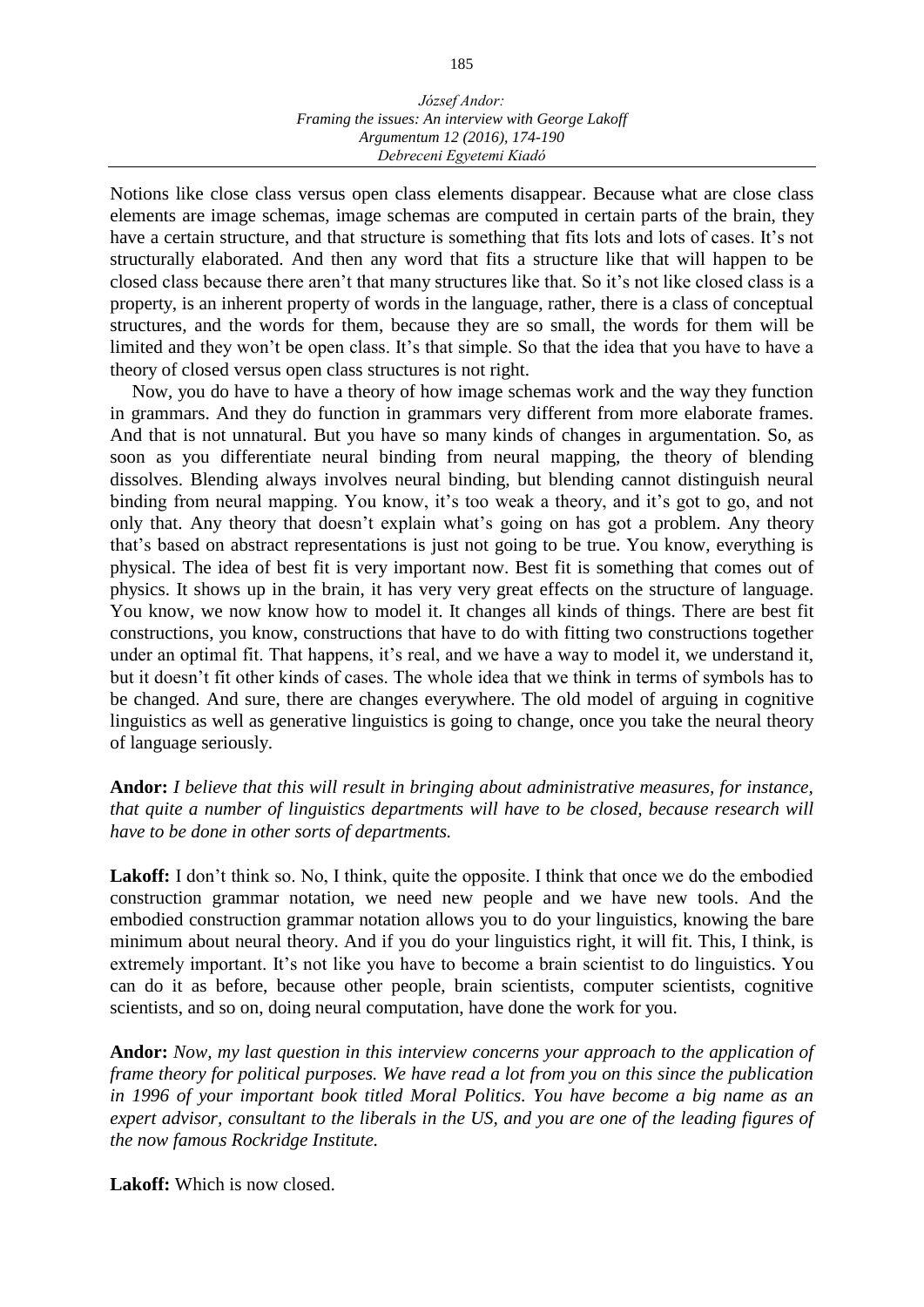## **Andor:** *Is it? I didn't know. How come?*

**Lakoff:** Well, there are a couple of reasons. We had finished all that we set out to do. We had set out a program of research, and we completed it. But, in addition to that, to do the next program of research would have taken ten times as much money. There was no way to raise that money. And in fact, at the time in April the nomination campaign was going on, and 400 million dollars were being put into that, and the money we needed didn't come to us. So, we didn't get enough money to continue, but it was, actually, in a way, a good thing, because now we can go on and do other things, and our website is still up, and all the materials are there, and people are using them. So, basically, we declare success and move on.

**Andor:** *Your books titled Don't Think of an Elephant (Lakoff 2004) and Thinking Points (Lakoff 2006) have now become bestsellers. What would the liberal, linguist, frame theorist guru advise the Democratic Party during the 2008 presidential election to be able to overcome and win against the paternalistic, strict-father-type ideology of their adversary in their campaign, in framing their most important issues?* 

**Lakoff:** Well, there are two books since then. One of them is called *Whose Freedom?*, which is the largest study ever done of a contested concept. It's a 250-page study of the concept of freedom, and how it differs from Conservatives to Liberals, and how it's systematic, how you can predict it. In addition to that, there's a new book, called *The Political Mind* (Lakoff, 2008), why you can't understand 21st century politics with an 18th century brain. And that's also been a bestseller so far. And, you know, there's a lot more than just those two books.

First, the candidate we now have, Barack Obama, is very sophisticated about framing issues. His speech writers have read the books and to a large extent have incorporated them. They are very talented young people and they impress me a great deal. They do make occasional mistakes, but nothing like the mistakes the Democrats used to make, although the Democrats in Congress still make big mistakes. And there's a reason for that. A lot of the Democrats still believe in enlightenment reason. They believe that reason is conscious, that it's dispassionate, that it can fit the world directly, and that it's logical and based on selfinterest. And as a result, they engage in interest group politics using policies based on enlightenment reason, without trying to change the way the public sees the world. And that's the big problem. The Conservatives have changed the way the public sees the world, and the Democrats have not, and they haven't, because if you believe in enlightenment reason, then taking framing seriously must be only manipulation and spin. Which it is not, it is a way to express your ideas, and get them out in public seriously. To do that would take the development of many institutions. The Democrats do not have those institutions right now. It would take a fair amount of scholarship beyond what Rockridge did. There is no attempt to form think-tanks to do this scholarship. In short, the fact that the Democratic Party, and the major funders of the Democratic Party don't understand their need. The fact that they don't understand the need means that they are not building those institutions. The result is that the Democrats in Congress are scared of Conservatives. They are scared of being labelled defeatists of not supporting the troops, you know, and so on. They are scared of being called the people who want to raise taxes, and so on. So the reason that they are scared is for a good reason. Namely, there's no institution that puts their view of the world out there. You know, this a serious problem. So, I think that's the No.1. problem to be tackled.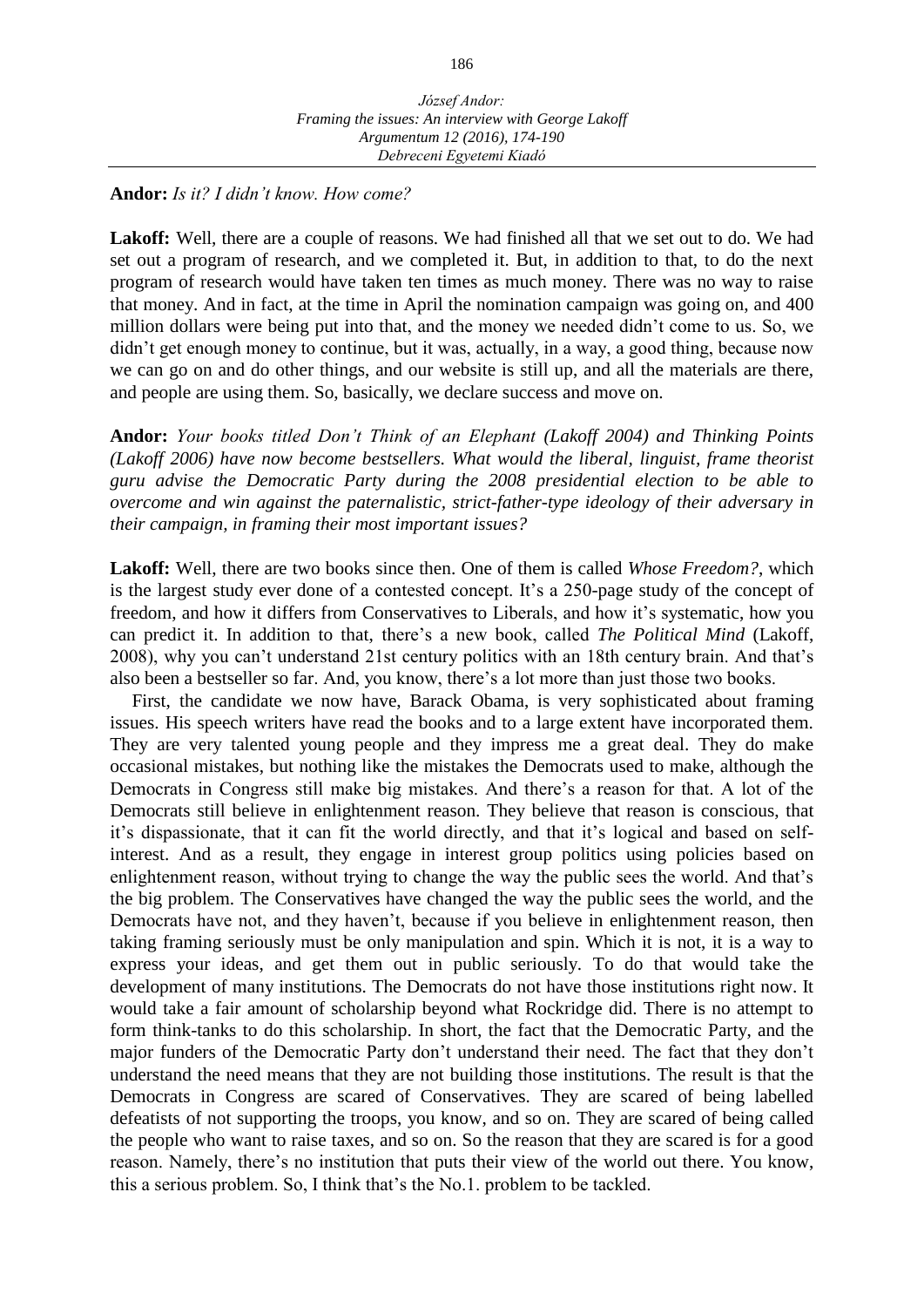Now, in terms of short term things, like getting elected, there's all the things you need to know about framing. Framing your own issues, not accepting other people's frames, not negating them or questioning them, and so on. Some people are learning that, and some people are not. So, we'll see. But it actually also affects policy. That is, if you address the issues of framing, then you can see that there are frames that go across issues. But there are in the policy think-tanks what are called 'issue silos'. That is, cases where each issue is separated from the next issue, when in fact, there's a generalization across them. And the way people are thinking right now doesn't allow them to see those generalizations. And so, they are building think-tanks with just the wrong structure.

In short, there is a very real problem within the Democratic Party. And they may happen to win, and I think they should, but I think that even if they win the presidency and take over Congress, that won't be enough, because they haven't changed the way the public thinks.

#### **Andor:** *Why do you think Clinton lost against Obama?*

Lakoff: Oh, God! There are many many reasons. Well, you know, when I first met Hillary Clinton, she invited me to her office and we had a long two-hour talk. We talked, in fact, about the strategy for her running for the presidency. And I could tell then that they had major mistakes, and I discussed them with her. The first mistake was the assumption that she had to look strong and therefore be militaristic. And that strength required being militaristic, and that she therefore had to vote for the Iraq war. That was just a huge mistake, an enormous mistake. But also, she believes that there is a center, and that you have to move to the right, adopt conservative positions, in order to attract voters. Now, it's true that there are voters who have some conservative positions and some progressive positions, but Obama has the opposite view. He finds voters who share, have some progressive positions where they agree with him, and talk to them about those positions, rather than moving to the right. So that's a major difference, and one of the results was that in the nomination campaign Hillary completely offended progressives who were the base of the party. In addition to that, she had the false view that people vote on the basis of their interests. People, actually, vote on the basis of their identities. And that was in *Thinking Points* (Lakoff 2006). Now, Obama received the first copy of *Thinking Points*, I put it in his hands. He may or may not have read it. But he certainly ran his campaign as if he did. That is, he was not running his campaign on the basis of a long list of issues, he ran a nomination campaign on the basis of character, showing that he was trustworthy, that he was articulate, that he communicated well, that he had the right values, and so on. And Hillary tried to just show that she mastered policy. And that's not how people vote. She also offended a lot of people in the party by going negative in a really nasty way toward Obama. Basically lying about many things in a way that was very transparent. She shouldn't have done that. She would have been much better off, if she had been honorable throughout the campaign, and she lost a lot of respect because of it. In addition, the people running her campaign had the wrong strategy. They still thought they were running the Bill Clinton campaign, so what they were doing was, they asked what are the, what they call, battleground states. You know, there are 17 states that traditionally go back and forth. So she had a 17-states strategy for the election, and then she used that for the nomination campaign, whereas Obama used a 50-states strategy from Howard Dean. Now, this was not accidental, because Howard Dean is running the Democratic National Committee, and Hillary tried to get rid of him, before this, to get somebody who wanted to do the 17-states strategy and raise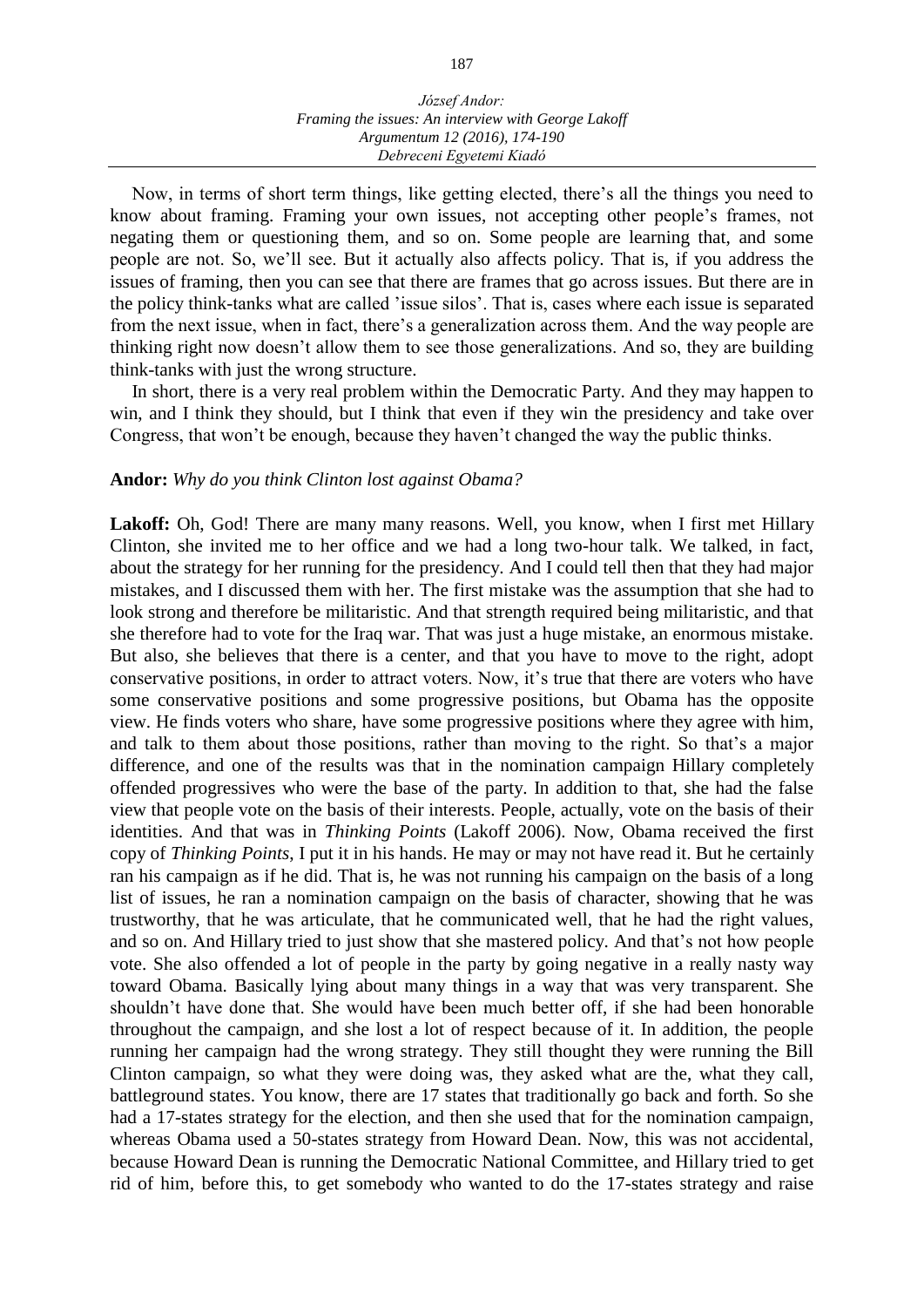money for that. So, it turned out that the nomination campaign turned crucially on having a 50-states strategy, because it was the cumulation of delegates. You know, it wasn't like an election at all. So, that was stupidity on the part of Hillary's campaign.

Then, there was the raising of money. Hillary thought that she raised a huge amount of money, but she spent it very badly. The people in the campaign, who were running the campaign, used that money to enrich themselves. People like Mark Penn, and so on, essentially, used that money to pay themselves. As a result, she ran out of money.

Now, Obama, did something much smarter. He raised more money by getting small contributions, using the Howard Dean method of the Internet, asking from millions of people to give small contributions. The person who ran that was somebody in the Dean campaign. That is, there was a person in the Dean campaign who figured out the strategy and carried it out in detail, who ran the computer operation for Dean. When Dean went to the Democratic National Committee, he brought that person along to help run communications, and The Senate got him fired. And the rumour is that Hillary was behind that. Meanwhile, Obama hired that person to run the campaign to raise money from small contributions. So, in virtually every way, Hillary did things that were really backwards, and she ran a terrible campaign. And although she is very smart in many ways, and, by the way, I like her a lot, personally, I saw her making these mistakes, and it was painful. Not only that, she didn't know how to present herself in public. Personally, she is a very warm person. But in her self- presentations, she had to look strong. And so she came off very stiff.

## **Andor:** *Because she was advised to do so.*

Lakoff: She was advised to do that. Yes, but she really accepted that advice, and it was a major mistake. She looked artificial. She always looked like she was staged or rehearsed. When actually, she is perfectly a nice, warm person. So, I would say, she made just about every mistake one can make. And, you know, she started out way ahead.

## **Andor:** *Is there any way that you could see that people might say that she could make a good vice president, or something like that?*

Lakoff: I can't imagine. It would be a disaster. It would be a terrible thing. First of all, they have totally different policies. Now, people don't understand that, because they only ask about their policies about Iraq, and health care, and there they're fairly similar. But if you look at the way they think about policy, the way they understand what economic policy is, what foreign policy is, and so on, they are totally different. They think totally differently, and in addition to that, if they ran together, Hillary would dominate, She would simply take over the campaign, because the press would be interviewing her all the time, and her ideas don't fit Obama's. It would be embarrassing to him. And if she got into The White House, you know, Bill Clinton would be there, and she would have a lot of people who would be loyal to her and not Obama, and that would make a lot of conflict in the administration. So, I can't imagine Obama being willing to have her as vice president.

**Andor:** *Thank you George very much for giving me this stimulatingly interesting and exciting interview.*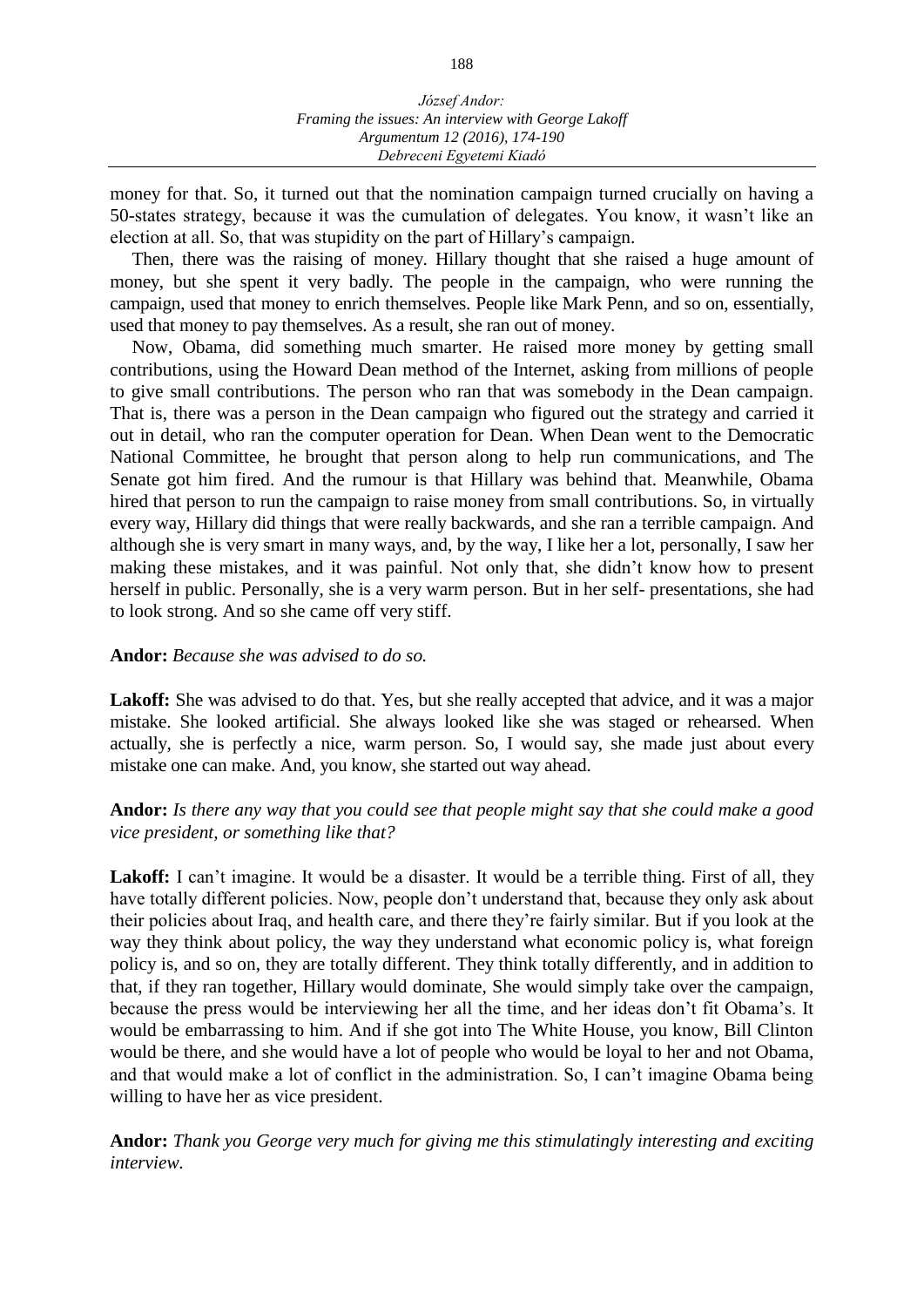## **References**

Bartlett, Frederick (1932): *Remembering*. Cambridge: Cambridge University Press.

- Bower, Gordon H., Black, J.B. & Turner, T.J. (1979): Script sin memory for text. *Cognitive Psychology 11*, 177-220.
- Deignan, Alice (2005): *Metaphor and Corpus* Linguistics. Amsterdam: John Benjamins.
- Dodge, Ellen K. (2010): *Constructional and Conceptual Composition*. Unpublished PhD dissertation. Berkeley, CA: University of California, Department of Linguistics.
- Feldman, Jerome A. (2008): *From Molecule to Metaphor: A Neural Theory of Language*. Cambridge, MA: Bradford Books, The MIT Press.
- Fillmore, Charles J. (1968): The case for case. In: Bach, E. & Harms, R.T. (eds.): *Universals in Linguistic Theory*. New York: Holt, Rinehart & Winston, 1-90.
- Fillmore, Charles J. (1977): The case for case reopened. In: Cole, P. & Sadock, J.M. (eds.): *Syntax and Semantics 8: Grammatical Relations*. New York: Academic Press, 59-82.
- Fillmore, Charles J. (1982): Frame semantics. In: The Linguistic Society of Korea (ed.): *Linguistics in the Morning Calm*. Seoul: Hanshin, 111-137.
- Gallese, Vittorio & Lakoff, George (2005): The brain's concepts: the role of the sensorymotor system in conceptual knowledge. *Cognitive Neuropsychology* 22 (3-4), 455-479.
- Goffmann, Erving (1974): *Frame Analysis*. New York: Harper & Row.
- Goldberg, Adele (1995): *Constructions: A Construction Grammar Approach to Argument Structure*. Chicago: University of Chicago Press.
- Hoey, Michael (2005): *Lexical Priming*. London: Routledge.
- Jackendoff, Ray (2002): *Foundations of Language*. Oxford: Oxford University Press.
- Kahneman, Daniel & Tversky, Amos (eds.) (2000): *Choices, Values and Frames*. New York: Russell Sage Foundation.
- Kövecses, Zoltán (2000): *Metaphor: A Practical Introduction*. Oxford: Oxford University Press.
- Kövecses, Zoltán (2006): *Language, Mind, and Culture*. New York: Oxford University Press.
- Lakoff, George (1965/1970): *Irregularity in Syntax*. Ph.D. thesis. Published in 1970 by Holt, Rinehart & Winston. New York: Indiana University.
- Lakoff, George (1977): Linguistic gestalts. In: *Proceedings of the Annual Meeting of the Chicago Linguistic Society 13*. Chicago: University of Chicago Press, 236-287.
- Lakoff, George (1987): *Women, Fire, and Dangerous Things*. Chicago: University of Chicago Press. New York: Viking.
- Lakoff, George (1990): The invariance hypothesis: Is abstract reason based on imageschemas? *Cognitive Linguistics* 1, 39-74.
- Lakoff, George (1996/2002): *Moral Politics*. Chicago: University of Chicago Press.
- Lakoff, George (2004): *Don't Think of an Elephant! Know Your Values and Frame the Debate*. White River Junction, VT: Chelsea Green Publishing.
- Lakoff, George (2006): *Whose Freedom?* New York: Picador.
- Lakoff, George The Rockridge Institute (2006): *Thinking Points*. New York: Farrar, Straus, & Giroux.
- Lakoff, George (2008): *The Political Mind*. New York: Viking.
- Lakoff, George & Johnson, Mark (1980): *Metaphors We Live By*. Chicago: University of Chicago Press.
- Lakoff, George & Johnson, Mark (1999): *Philosophy in the Flesh*. New York: Basic Books.